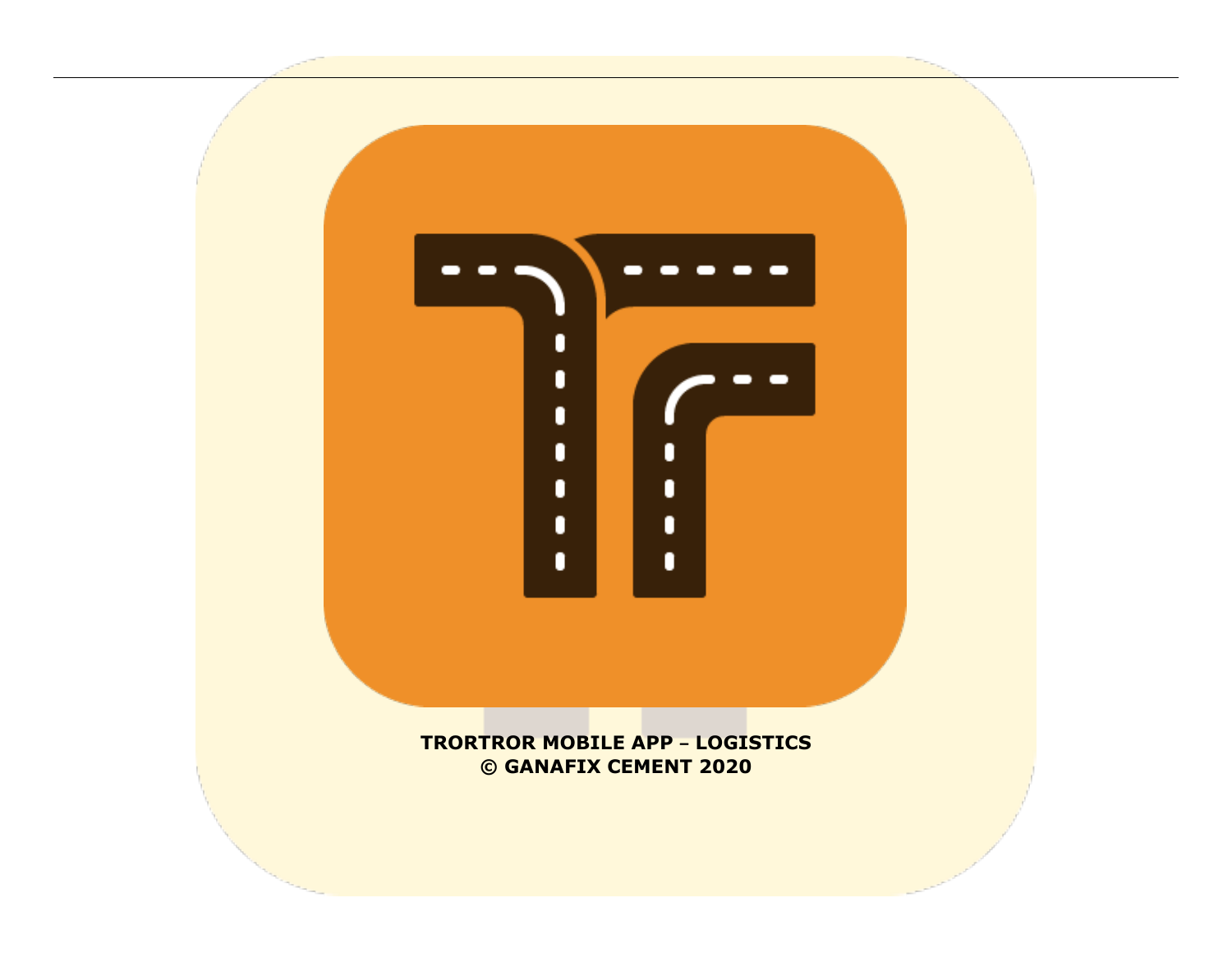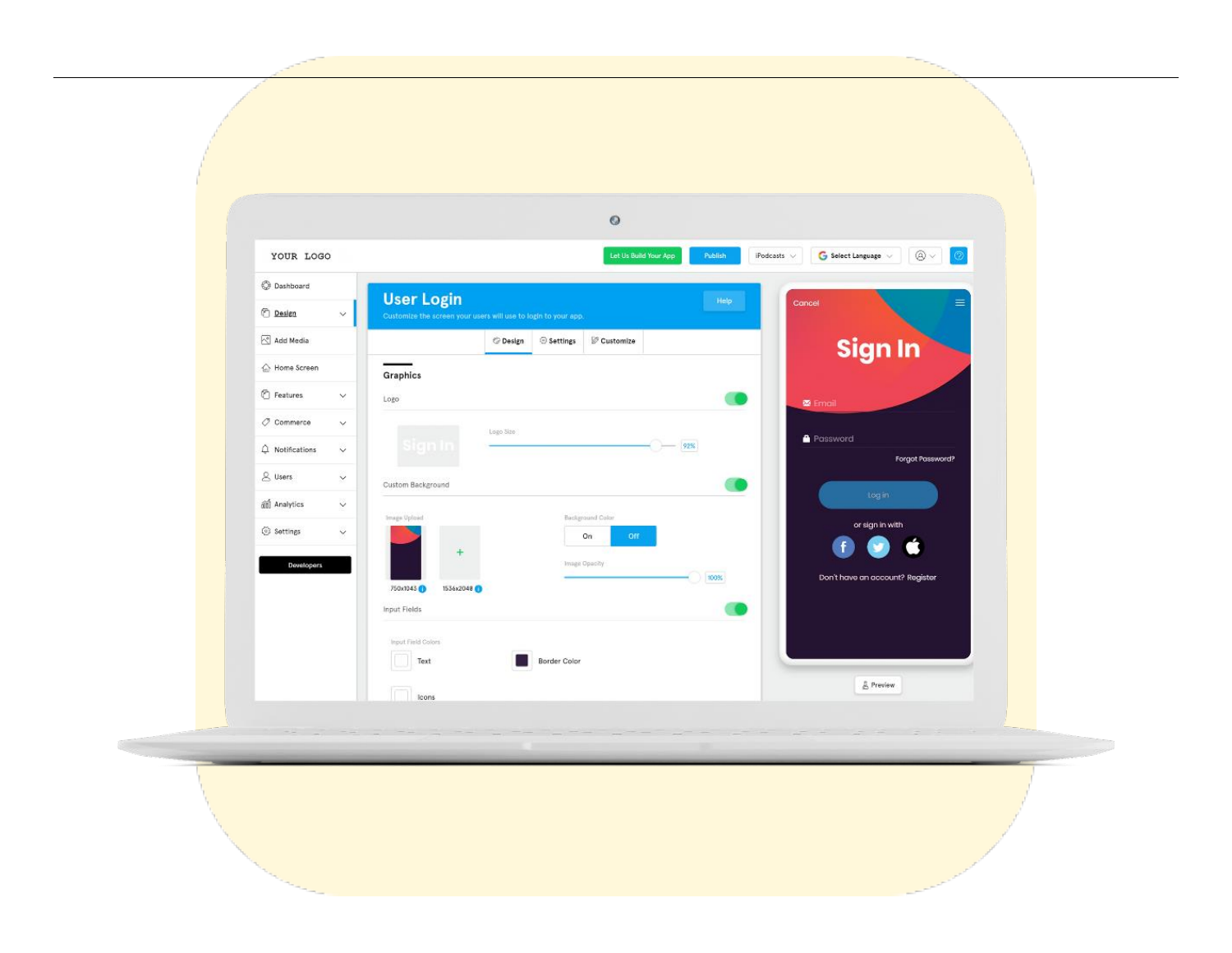### **TRORTROR MOBILE APP ‒ LOGISTICS**

### **BUILDING 'TRORTROR' MOBILE APP**

Mobile app development can be segmented into three categories—pre-development, development, and post-launch. Trortror mobile app charges its drivers a 10% fee on all fares for the use of its software, collection and transfer of fees, credit card commission and distribution of invoices to customers. Over 80% of our revenue will come from our ridesharing products, which totaled, we define gross bookings as the total dollar value, including any applicable taxes, tolls, and fees, of a service without any adjustment.

TRORTROR TECHNOLOGIES will employ drivers in an expanding list of metropolitan areas, providing transportation services to users of all kinds. Customers hail cabs and public mini buses transportation called 'trortror' exclusively via the TRORTROR mobile app on their smartphones, paying at the end of the ride, while drivers utilize GPS and related technology to find the most efficient routes. The cost of each trip is calculated via [algorithms](https://www.investopedia.com/terms/a/algorithm.asp) that include factors such as distance traveled and time spent traveling. This payment is the primary source of revenue for TRORTROR mobile app, just as it would be for any other transport company online.

However, it's clear that 'Trortror' differs from most prior cab and transportation companies. TRORTROR TECHNOLOGIES does not own its fleet of vehicles; they belong to the individual drivers or car owners the drivers work for on the platform. The drivers will belong to a huge network that makes it possible for five to fifteen minutes to be the average wait time to be picked up in expanding countries of operation.

Further, Trortror mobile app will specialize its taxi and mini bus transport services, catering to different types of individuals with various offerings according to their financial capabilities. Trortror has worked diligently to avoid generating particular ties with certain types of cars or a certain demographic of customer.

Trortror will also capitalize on supply and demand with a concept known as surge pricing. When demand increases in a given area, the algorithm used to estimate rider costs is adjusted as well, with the per mile price increased. The more demand relative to the number of available drivers, the greater the surge in prices.

One other way that Trortror mobile app is distinct from traditional cab companies is that it has yet to limit the number of cars in its fleet. While local laws stipulate a maximum number of licensed taxis and public mini buses on the road in places like New York City Trortror will explore other market to be [free to flood the market.](https://www.investopedia.com/articles/investing/110614/taxi-industry-pros-cons-uber-and-other-ehail-apps.asp) This will perhaps be beneficial for meeting increasing demand, but there is a question as to whether this practice will be ideal for supporting Trortror's price structure over the long term.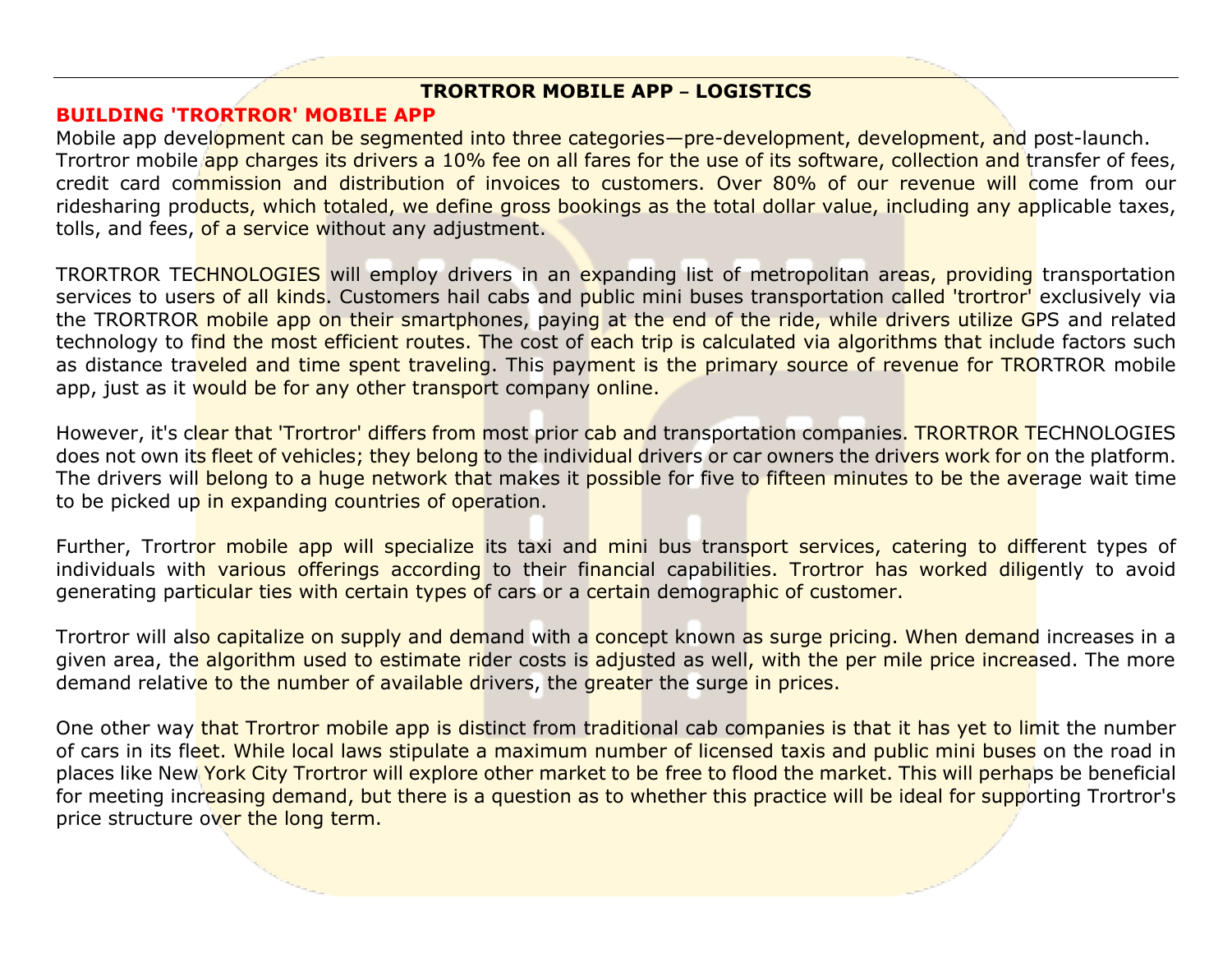### **CREATING AN MVP**

As we start building the 'TRORTROR MOBILE' app, we should always be developing an MVP—minimum viable product. The idea behind an MVP is that it forces us to think about our app's most essential features. App development is virtually limitless. It's easy to get distracted during the building process and lose sight of your goals. A month or two into the project, it's easy to say "let's add this feature" or "wouldn't it be cool if the app could do this?" Those notions will only add time and money to our project. They can even take away from the core functionality of our app. We could always go back and add features later.

Our MVP on 'TRORTROR MOBILE APP' would be an app that allows two users to send messages to each other on our platform. We wouldn't start building a video chat feature or configure settings to change the font, upload photos, or adjust the background color of the app.

### **QUALITY ASSURANCE**

Once our MVP is finished, and we have a working app, we need to test it before deployment. The app must be tested on actual mobile platforms. There are many different ways our 'TRORTROR MOBILE' app can be used, so the quality assurance person will have to check it on everything. Between iPhones, iPads, Android devices, PWA, smartphones, tablets, and more. We must make sure the 'TRORTROR MOBILE' app works online, offline, and so on. Devices with different software versions or screen sizes might have issues that aren't found elsewhere.

So we won't undermine the QA process. A quality assurance specialist can come in and find problems with our app before it goes to market. It's much better to identify these now; otherwise, users will find them in real life. If a customer discovers bugs, it's going to create problems for our app's long-term success. In addition to testing our app with a QA specialist, we can also go through usability testing with actual test users. Give the app to our friends, family, and colleagues as well. The app doesn't need to be perfect when we launch it. But ideally, we'll want to eliminate all of the bugs and errors. User experience and user interface changes can be configured later.

#### **DEPLOYING**

The final stage of the development process is deployment. It's time to get our app live and into the hands of actual users. We wouldn't have to worry about backward compatibility, our primary focus needs to be uptime and visibility. We must make sure that the application is fully functional for the end-user. The last thing we want is for our servers to crash or something like that. There are many different software options and tools on the market we can use to ensure the app is healthy and that the software is responsive. In order to get our app to market, we need to submit it to the different app stores. There are various requirements for Google Play Store apps and Apple App Store apps. With this in mind we must understand all of the different submission guidelines before we go through this process.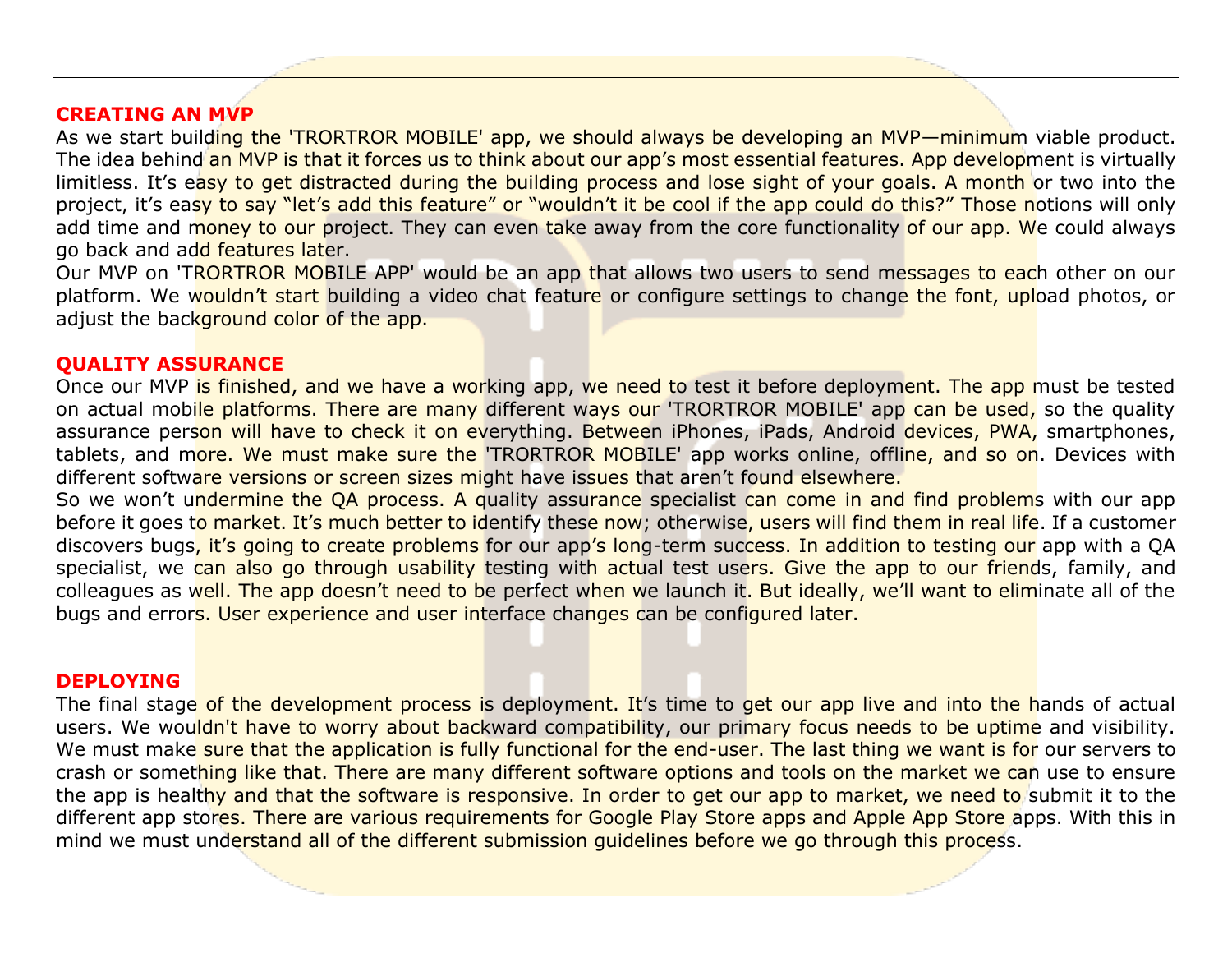The process of deploying our app will vary depending on the development method we choose, if we contract Mobidev company to create an app, they'll get the app live for us. All we have to do is let them know when it's done, and they'll take care of everything else for both iOS and Android. So we can focus our efforts on development, and let their team do all of the heavy lifting for us. For those who decide to hire a development team or code the app on their own, they'll have to go through extra steps during the deployment process. There won't be any magic button to push where a team of experts can come to the rescue.

#### **POST LAUNCHING**

The mobile app development process isn't over once the app has been deployed. There's still plenty of work to be done after we've launched. We must make sure that we plan accordingly for the post-launch steps, and don't blow our entire budget during development.

#### **MARKETING OUR APP**

**Our 'TRORTROR MOBILE' app is a business; we should treat it accordingly. We cannot launch a new business without any promotion. We could have the best app on the planet, but our efforts won't matter if nobody knows about it. Our app must be marketed appropriately to get some eyeballs on it and pique user interest. We must start by driving visitors to our website and app. Visitors become users. Users become paid members. We must make sure we have a digital presence on as many marketing platforms as possible.** Prioritizing the channels where our user base spends the most time and promoting our app on social media channels, like Facebook, Instagram, Twitter, and LinkedIn. If we're targeting a younger generation, we can even promote the app on Snapchat and TikTok. We must create video promotions and app demonstrations whiles uploading those videos to YouTube. We can always repurpose those videos on other distribution channels. The idea behind our 'TRORTROR' mobile app marketing strategy needs to be focused on attracting new users. So we will broaden our reach and use a mix of both inbound and outbound marketing strategies. In the short term, we can run PPC (pay-per-click), and CPI (cost-perinstall) paid ads to drive downloads. But long term, we should be blogging and focusing on SEO (search engine optimization) tactics for driving traffic to your website. This will ultimately help our app gain more attention when users search for solutions via search engines.

We should also understand the basics of ASO (app store optimization). By leveraging ASO techniques, it increases the chances that users will find our app organically while they're browsing in the app store. Marketing for our mobile app will never stop as our strategies might change over time, but this will always be an ongoing process. The early stages of our marketing campaigns can ultimately define the future for our app's success.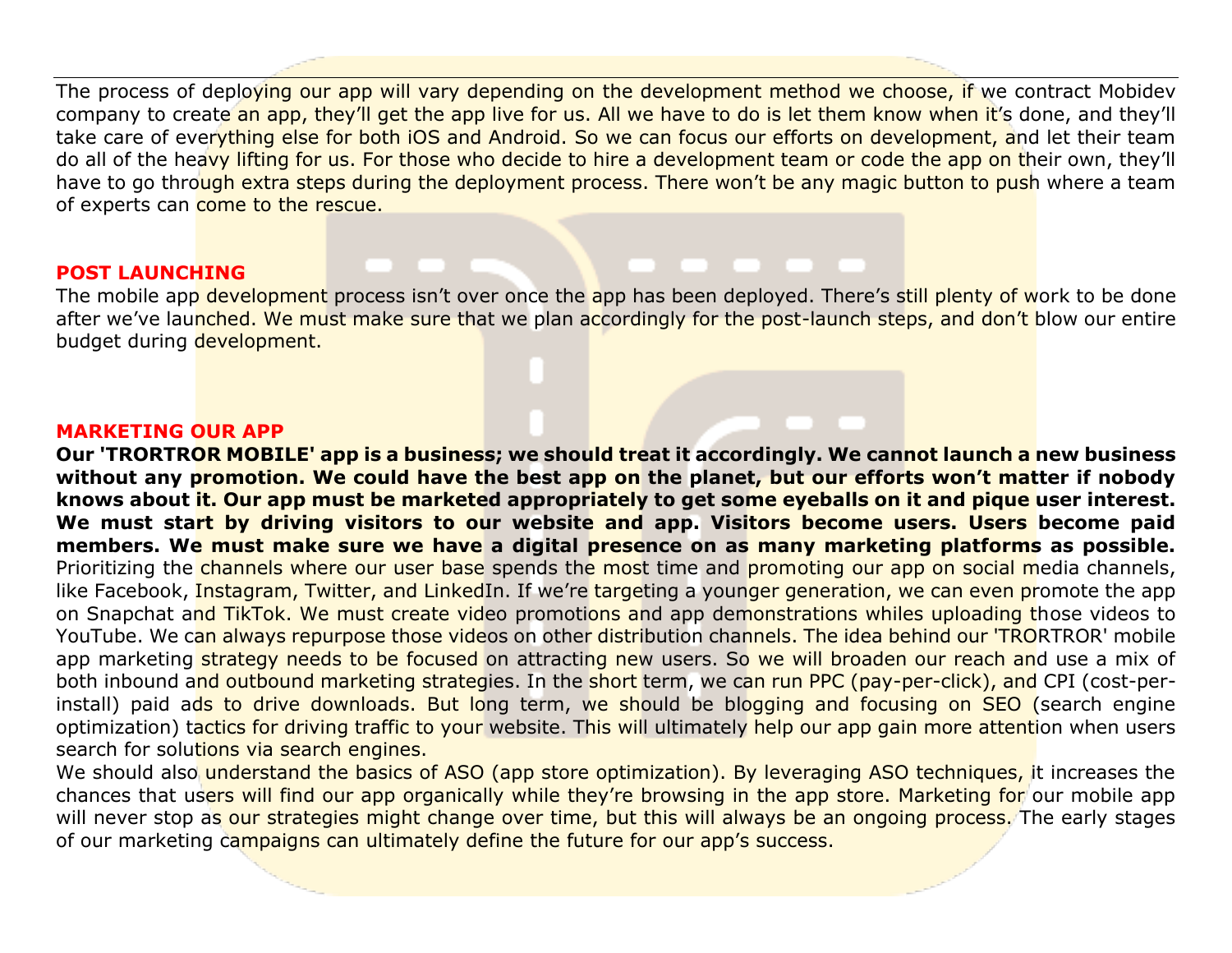#### **TRACKING KPIs**

Will our 'TRORTROR' MOBILE app be successful? The only way to answer this question is by establishing and tracking KPIs—key performance indicators. Our KPIs need to go beyond app performance metrics, like speed and uptime (although both of these are obviously good to have in terms of performance and reliability). We will track and measure KPIs based on how users are adapting to our app. Are people downloading the app? How many? Are users keeping the app or uninstalling it? How often do people reuse the app? We need to make sure that we have a system to go in and see the metrics for new users, repeat users, the length of time spent in the app, and where the most time is being spent. Without analytics like this, it's impossible to measure the success of our app. We can't run a successful business with guesswork; we need to have concrete numbers to back our theories. Tracking KPIs can show us which components of our app are generating the best results, and which ones need improvement. For example, let's say the vast majority of users are taking advantage of an app feature that we didn't initially consider a core component of our app. We can take that information and decide to make that feature more accessible from all screens. Add it to our homepage or move it up on our side menu.

# **GATHERING FEEDBACK**

We will always get feedback from our users. Prior to our first launch, we did some research and asked some friends for their opinions. However, most of this was based on our own intuition. But once we've deployed it for the first time, we'll have real customers using the app. We must ask them what they think about it. As much as it might be dificult to accept, at the end of the day, our opinion doesn't matter—it's all about our customers and users. We won't be shy customers like being asked about their thoughts. People who don't want to weigh in won't care if we ask. They'll just ignore us. It's not like they're going to be annoyed. But the users who participate will become invested in the success of our app and give us genuine feedback.

We'll have to keep in mind what feedback is related to fear of change or fear of cost increase. But we can ask our customers questions in a way that gives them the opportunity to be honest. The user responses will help us prioritize what features we need to work on next. Maybe we had something in our mind that was important to us, and we planned on doing it as soon as we got the chance. But if our customers don't say so, then we'll save our money and hold on for now. We can spend that money on what they ask for so we can retain them in our software. This will ultimately prevent them from churning.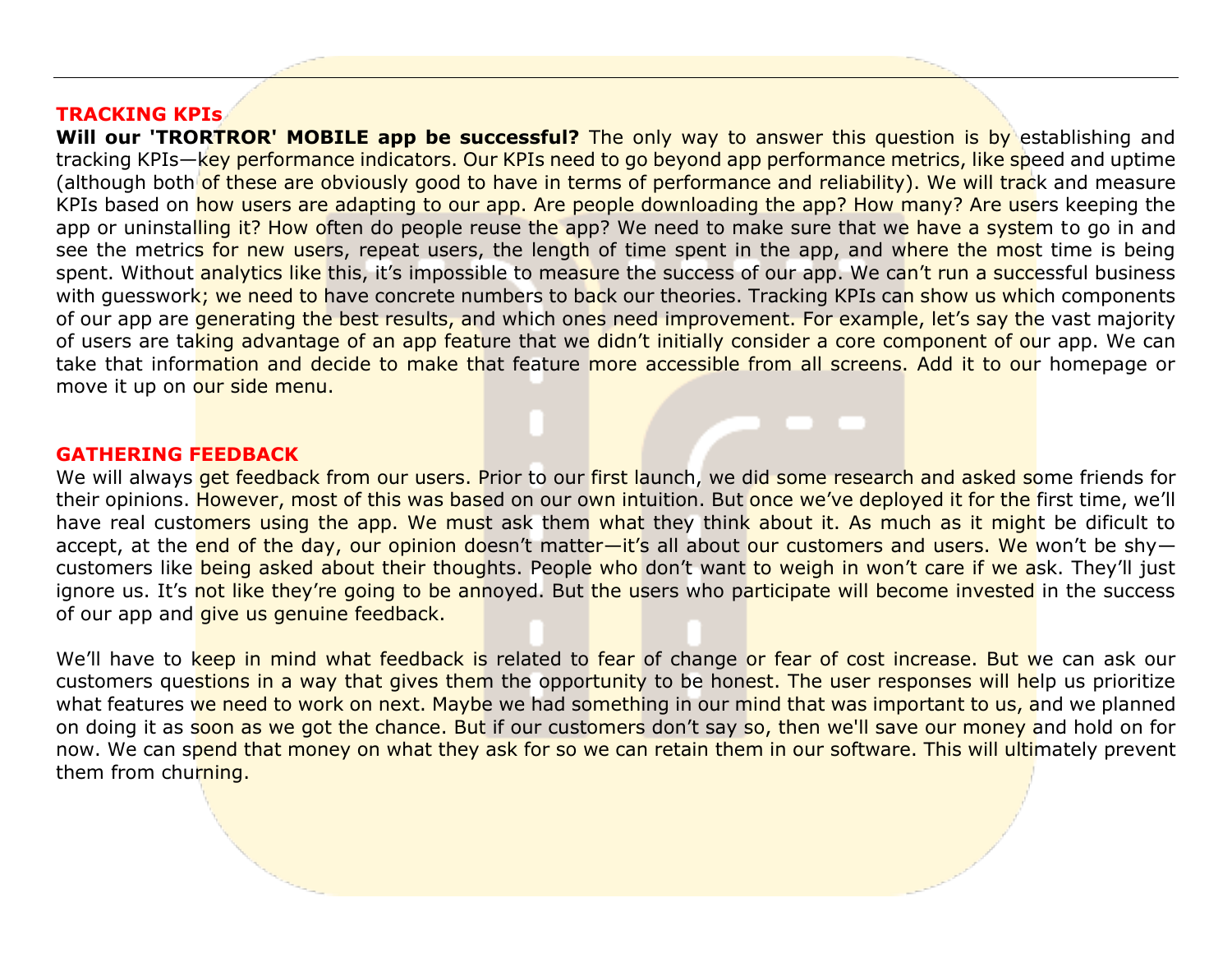#### **MAKING IMPROVEMENTS**

No app is perfect. Even the most successful apps on the planet are constantly coming up with updates. The new version releases of our Trortror mobile app should be based on user feedback. When we go back in and make changes to the app, we should follow the same steps that we used during the development process. Always putting the app through quality assurance before the release is available to the public. There's something else we need to keep an eye on for when we're updating an app—it's called regression testing. Subsequent deployments for new features or updates could create new problems that weren't there in the past. In short, something that worked with our previous release will not stop working because of changes made during the update. So whenever changes are made to our app, even if they're small, we need to go back and re-do the QA process. This is the only way to ensure that regression hasn't occurred and caused a new point of failure in the app. We shouldn't underestimate the importance of releasing new versions of our app. Users are *giving us feedback, and they expect changes to be made. Failure to improve our app can cause people* to stop using it altogether.

#### **MAINTENANCE AND SUPPORT**

There will always be ongoing maintenance for our app. That's why it's crucial that we retain our development team. In addition to our app coming out with new versions, mobile device operating systems come out with updates as well. We need to make sure that our app is compatible with the latest software versions from Apple and Android. Compliance levels and regulations can change as well. For example, we need to ensure that our app complies with data laws in operating countries. If we're processing credit card payments, we must remain PCI compliant.

As our app scales, we should eventually plan for customer support. What happens if an app user has a question or needs help? In the beginning, we can probably manage this on our own. But at a larger scale, we probably can't handle hundreds or thousands of potential messages and in coming calls. We might need to hire a sales team as well. All of these falls into the "support" category post-launch. These are elements of mobile app development that we're always going to be dealing with. So we must make sure we plan and budget accordingly.

**QUESTIONS TO CONSIDER (QTC) AS WE BUILD AND DEVELOP 'TRORTROR' MOBILE APP.**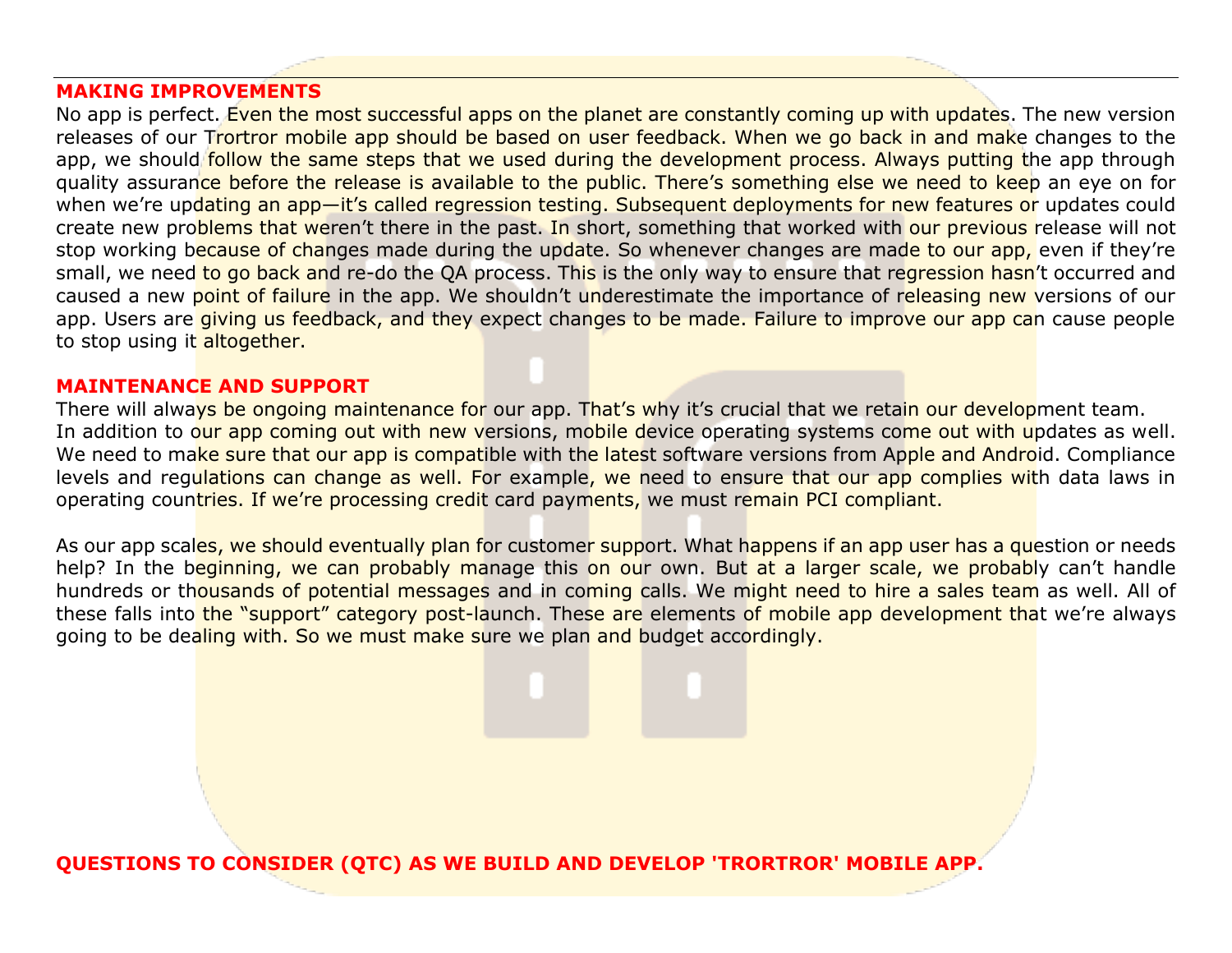# **How Long Does it Take to Build a Mobile App?**

The type of app we're making, the complexity of its features, and the development method are three of the most critical elements in estimating our timeline. Some apps can be built in a few months, generally speaking, the majority of apps can be developed in about 6-12 months. Apps with complex functionality will take longer. If we were building something simple for personal use, like a flashlight app or calculator app, the entire process could be completed in less than a week. But if we're trying to build the next Facebook, Uber, DIDI or Tinder, we should expect it to take years after our launch of it in months to come as we keep updating and improving on the efficiency of the app to users. If we're building a native app with low-level coding, it would take longer than if we leveraged an app building platform, like Mobidev on a contract bases to commence developing app till launching stage.

# **Is it Better to Build an App For iOS or Android?**

The quick answer — **it's best to build our 'TRORTROR' mobile app for both platforms.** If we build for one and not the other, we're neglecting a significant part of the population. We're only forced to make this decision if we're coding a native app from scratch. In this case, we'll need to have two separate versions—one for iOS and another for Android. It's essentially like building two separate apps. Fortunately, app building platforms, like Mobidey, allow us to create an iOS app and Android app simultaneously. We can create everything one time, without any code, and launch our app on both platforms on the same day.

# **How Do We Make Money With an App?**

There are lots of different ways to make money with an app. For us starters, we can use a mobile app to generate more revenue for our business. Mobile commerce sales, customer loyalty programs, and referral programs are all excellent ways to make money. We can also make money by charging app users a one-time fee to download our app. App purchases for things like coins or content upgrades are both common ways to profit from our app. Alternatively, charging app users for a subscription on a monthly or annual basis is a great way to generate recurring revenue. Another way to monetize our app is by selling advertising space. It's the same concept of running ads on our website. In some cases, certain types of apps don't necessarily make money, but they help save us money. Internal business

apps are a perfect example of this. Creating an app for remote employees, field service workers, human resources, or internal employee communication can save our company tens of thousands of dollars per year in productivity costs.